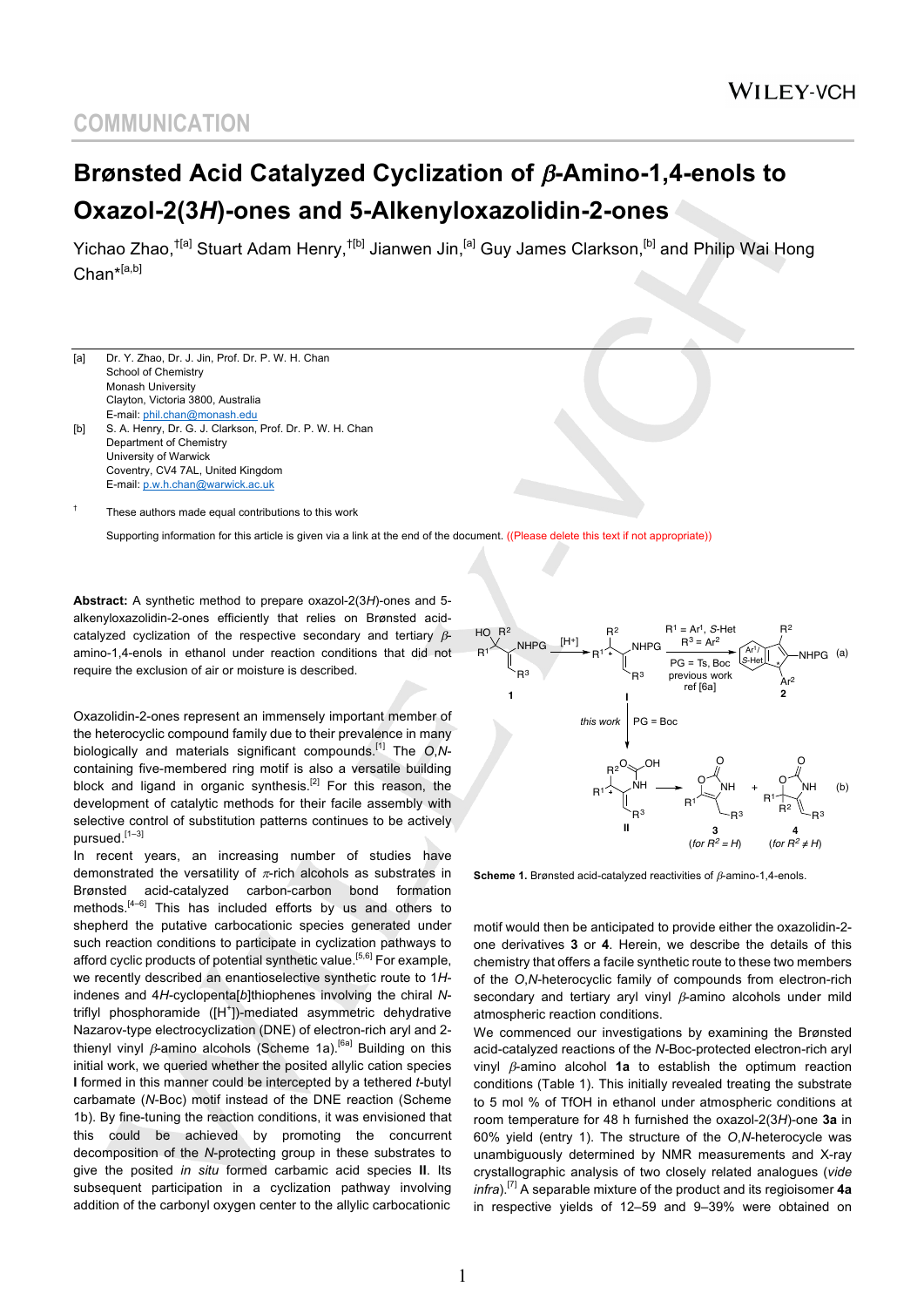### **WILEY-VCH**

### **COMMUNICATION**

repeating the reaction in dichloromethane, 1,2-dichloroethane, diethyl ether, ethyl acetate, acetone or THF in place of ethanol as the solvent (entries 3–8). Our studies subsequently found that the analogous control experiment mediated by TfOH in ethanol under atmospheric conditions at reflux temperature for 1 h gave the best result, giving **3a** as the only product in 59% yield (entry 2). In a final set of control reactions, either the recovery of the substrate or a mixture of the two *O*,*N*-heterocycles in 13 and 21% yield was found when TfOH was replaced with *p-*TSA, TFA or benzoic acid as the catalyst (entries 9–11).

#### Table 1. Optimization of the reaction conditions.<sup>[a]</sup>

| OH<br>MeC      | <b>NHBoc</b><br>OMe<br>1a | Catalyst<br>$(5 \text{ mol } %$<br>Solvent, Air<br>RT, 48 h | O<br>MeC<br>3a<br>$\ddot{}$<br>O<br>MeO<br>4a                                                                                                                                                                                                                                                                                                                                                                                                                                                                                                                                                                                                                                                   | ပ္ပ<br>ÌΝH<br>OMe<br>O<br>`NΗ<br>OMe |
|----------------|---------------------------|-------------------------------------------------------------|-------------------------------------------------------------------------------------------------------------------------------------------------------------------------------------------------------------------------------------------------------------------------------------------------------------------------------------------------------------------------------------------------------------------------------------------------------------------------------------------------------------------------------------------------------------------------------------------------------------------------------------------------------------------------------------------------|--------------------------------------|
| Entry          | Catalyst                  | Solvent                                                     | Yield [%] <sup>[b]</sup>                                                                                                                                                                                                                                                                                                                                                                                                                                                                                                                                                                                                                                                                        |                                      |
|                |                           |                                                             | 3a                                                                                                                                                                                                                                                                                                                                                                                                                                                                                                                                                                                                                                                                                              | 4a                                   |
| 1              | <b>TfOH</b>               | EtOH                                                        | $60^{[c]}$                                                                                                                                                                                                                                                                                                                                                                                                                                                                                                                                                                                                                                                                                      |                                      |
| $2^{[d]}$      | <b>TfOH</b>               | EtOH                                                        | $59^{[c]}$                                                                                                                                                                                                                                                                                                                                                                                                                                                                                                                                                                                                                                                                                      |                                      |
| 3              | <b>TfOH</b>               | <b>EtOAc</b>                                                | 35                                                                                                                                                                                                                                                                                                                                                                                                                                                                                                                                                                                                                                                                                              | 22                                   |
| $\overline{4}$ | <b>TfOH</b>               | (CH <sub>3</sub> ) <sub>2</sub> CO                          | 27                                                                                                                                                                                                                                                                                                                                                                                                                                                                                                                                                                                                                                                                                              | 30                                   |
| 5              | <b>TfOH</b>               | <b>THF</b>                                                  | $38^{[c]}$                                                                                                                                                                                                                                                                                                                                                                                                                                                                                                                                                                                                                                                                                      | 39 <sup>[c]</sup>                    |
| 6              | <b>TfOH</b>               | Et <sub>2</sub> O                                           | 12                                                                                                                                                                                                                                                                                                                                                                                                                                                                                                                                                                                                                                                                                              | 33                                   |
| $\overline{7}$ | <b>TfOH</b>               | CH <sub>2</sub> Cl <sub>2</sub>                             | 59                                                                                                                                                                                                                                                                                                                                                                                                                                                                                                                                                                                                                                                                                              | 12                                   |
| 8              | <b>TfOH</b>               | $(CH_2Cl)_2$                                                | 46                                                                                                                                                                                                                                                                                                                                                                                                                                                                                                                                                                                                                                                                                              | 9                                    |
| 9              | $p$ -TSA                  | EtOH                                                        | 13                                                                                                                                                                                                                                                                                                                                                                                                                                                                                                                                                                                                                                                                                              | 21                                   |
| 10             | <b>TFA</b>                | EtOH                                                        | $[e]$                                                                                                                                                                                                                                                                                                                                                                                                                                                                                                                                                                                                                                                                                           |                                      |
| 11             | PhCO <sub>2</sub> H       | EtOH                                                        | $[e] \centering% \includegraphics[width=1.0\textwidth]{Figures/PN1.png} \caption{The 3D (black) model for the $z$-axis. The left side is the same as in Figure \ref{fig:13}. The right side is the same as in Figure \ref{fig:13}. The right side is the same as in Figure \ref{fig:13}. The right side is the same as in Figure \ref{fig:13}. The right side is the same as inFigure \ref{fig:13}. The right side is the same as inFigure \ref{fig:13}. The right side is the same as inFigure \ref{fig:13}. The right side is the same as inFigure \ref{fig:13}. The right side is the same as inFigure \ref{fig:13}. The right side is the same as inFigure \ref{fig:13}. The right side is$ |                                      |

[a] Unless otherwise stated, all reactions were performed at the 0.1 mmol scale with 5 mol % of catalyst, in 1 mL of solvent under atmospheric conditions at room temperature for 48 h. [b] <sup>1</sup>H NMR product yield with CH<sub>2</sub>Br<sub>2</sub> as the internal standard. [c] Isolated product yield. [d] Reaction conducted at reflux temperature for 1 h. [e] No reaction based on TLC analysis and <sup>1</sup>H NMR measurements.

To evaluate the generality of the present procedure, we first turned our attention to the reactions of a series of secondary  $\beta$ amino-1,4-enols (Figure 1). Overall, experiments with starting materials **1b**–**f** and **1i**–**n** demonstrated the Brønsted acidmediated reaction conditions to be broad, producing a variety of oxazol-2(3*H*)-ones in 42–99% yield. The cyclization of diarylsubstituted substrates containing a combination of either an electron-donating or withdrawing group or both at the *para*position of the aromatic rings (**1b**–**d** and **1f**) were found to be welltolerated and furnished **3b**–**d** and **3f** in 60–99% yield. The transformation of *O*,*N*-heterocycle **3b** to its *N*-tosyl protected analogue *N***-Ts–3b** additionally allowed the structure of the fivemembered ring system to be determined by X-ray crystallographic analysis.<sup>[7,8]</sup> Likewise, replacing the aryl group at the enamine carbon center with an alkyl (**1i**,**j**) or cyclohexyl (**1k**) motif was found to give the corresponding five membered ring adducts **3i**–**k** in 86–97% yield. A similar outcome was obtained for starting materials containing a *p-*tolyl and benzyl (**1l**) or phenyl and benzyl (**1m**) or cyclohexyl (**1n**) substitution pattern at the respective carbinol and enamine carbon centers. In these reactions, the corresponding oxazol-2(3*H*)-ones **3l**–**m** were afforded in 42–65% yield with **3l** also furnished as an inseparable mixture of positional isomers in a ratio of 10:1. Intriguingly, the analogous experiments of *p-*anisyl-substituted substrates with a pendant *p*-bromophenyl (**1e**), 2-furanyl (**1g**) or 2-benzofuranyl (**1h**) motif at the enamine carbon center were found to be the exceptions. For the cyclization of **1e**, a separable mixture of both the oxazol-2(3*H*)-one **3e** and oxazolidin-2-one **4e** was obtained in respective yields of 26 and 21%. In the case of the latter two substrates, the oxazolidin-2 ones **4g** and **4h** were the only products afforded in 51 and 68% yield, respectively.



Figure 1. Cyclization of  $\beta$ -amino-1,4-enols 1b-n catalyzed by TfOH. Unless otherwise stated, all reactions were performed at the 0.1 mmol scale with 5 mol % of TfOH, in EtOH (1 mL) under atmospheric conditions at reflux temperature for 0.25–1 h. [a] Reaction conducted in 1,2-dichloroethane as the solvent. [b] Product was obtained as a separable mixture of **3e** and **4e** in an overall yield of 68% and a ratio = 2.2:1 with compound **4e** isolated in 21% yield. [c] Product was obtained as an inseparable mixture of positional isomers in a ratio = 10:1.

To further gauge the scope of the present Brønsted acidcatalyzed cyclization protocol, the reactions of a variety of tertiary  $\beta$ -amino-1,4-enols were next examined, and the results are summarized in Figure 2. This revealed substrates containing a di*p-*anisyl group at the carbinol carbon and a *p*-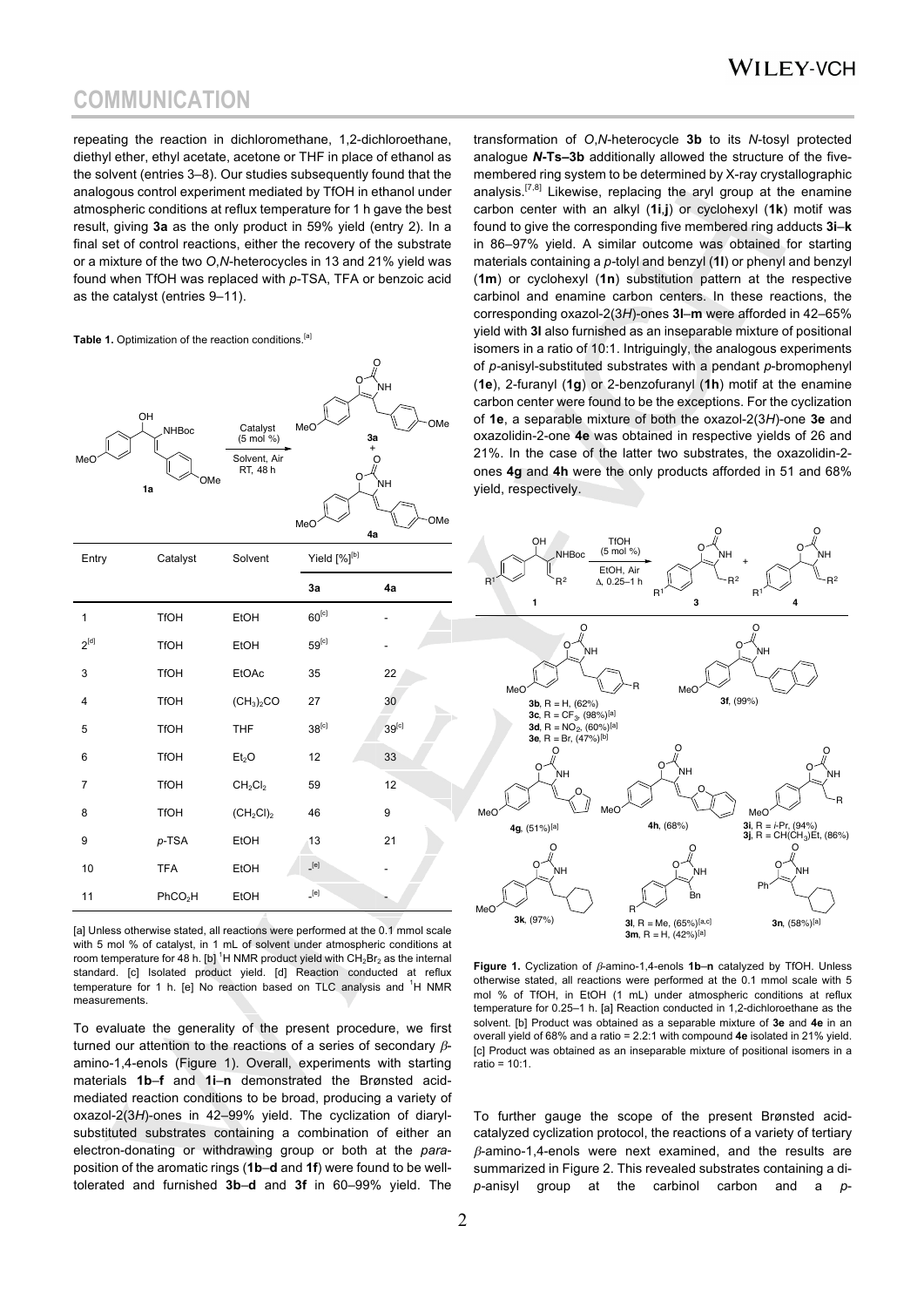### **COMMUNICATION**

(trifluoromethyl)phenyl (**1o**) or cycloalkyl (**1p**,**q**) group gave the corresponding oxazolidin-2-ones **4o**–**q** in 40–99% yield. Under the TfOH-mediated standard reaction conditions, the cyclization of **1r** containing geminal diphenyl and cyclohexyl motifs at the respective carbinol and enamine carbon centers was also found to give the corresponding *O*,*N*-heterocyclic adduct **4r** in 87% yield. The structure of the five-membered ring adduct was also confirmed by X- ray crystallography.<sup>[7]</sup> Similarly, starting materials containing a geminal dimethyl group and phenyl (**1s**), 2-furanyl (**1t**) or 2-benzofuranyl (**1u**) substitution pattern at the respective carbinol and enamine carbon centers were found to furnish the corresponding cyclic adducts **4s**–**u** were afforded in 47–91% yield.



**Figure 2.** Cyclization of  $\beta$ -amino-1.4-enols **1o**-u catalyzed by TfOH. Unless otherwise stated, all reactions were performed at the 0.1 mmol scale with 5 mol % of TfOH, in EtOH (1 mL) under atmospheric conditions at reflux temperature for 0.25–1 h.

On the basis of the above results and previous work, a tentative mechanism for the present Brønsted acid-catalyzed cyclization reaction is presented in Scheme  $2.^{[6a]}$  This might initially involve protonation of the carbinol oxygen center of the 1,2-amino alcohol **1** by the Brønsted acid. This leads to the protonated analogue **III** to undergo dehydration followed by protonation of the *t*-butyl



**Scheme 2.** Proposed mechanism for the cyclization of  $\beta$ -amino-1,4-enols mediated by TfOH.

carbamate motif in the ensuing putative carbocationic species **I**. As a consequence, the *t*-butyl group is eliminated as isoprene to give the carbamic acid species **II**, which subsequently undergoes cyclization involving addition of the carbonyl oxygen center to the allylic carbocationic group. Deprotonation of the resulting oxonium adduct **IV** would then deliver the oxazolidin-2-one **4** that can isomerize to the more stable oxazol-2(3*H*)-one **3** for reactions involving substrates containing a secondary alcohol function group. While the reason for the formation of both **3e** and **4e** remains unclear, the preferential generation of **4g** and **4h** could be due to possibility of H-bonding between the oxygen center of the heterocycle and amino group in these adducts preventing isomerization to the anticipated compounds **3g** and **3h**.

In summary, we have developed a Brønsted acid-catalyzed method for the cyclization of secondary and tertiary  $\beta$ -amino-1,4enols as an efficient approach to oxazol-2(3*H*)-ones and 5 alkenyloxazolidin-2-ones. Achieved by under reaction conditions that did not require the exclusion of air and moisture, the method was shown to be applicable to a variety of substrates that compliments the transition metal-mediated versions to these two members of the *O*,*N*-heterocyclic compound family.

### **Experimental Section**

To a 2 mL round-bottomed flask was added the  $\beta$ -amino enol **1** (0.1 mmol) and a 1 mL solution of TfOH in EtOH (0.005 mmol/mL) in one portion. The reaction mixture was brought to reflux and allowed to stir for 0.25–1 h whilst the progress of the reaction was followed by TLC analysis. Upon completion, the reaction mixture was quenched with water (20 mL/mmol) and the product extracted with EtOAc (3 x 5 mL). The combined organic layers were washed with saturated brine (100 mL/mmol), dried over MgSO4 and concentrated under reduced pressure. The resulting residue was purified by flash column chromatography (15% EtOAc/*n*-hexane) to afford the oxazol-2(3*H*)-one **3** or oxazolidin-2-one **4**.

### **Acknowledgements**

This work was supported by a Start-up Grant from the Department of Chemistry, University of Warwick, and a Discovery Project Grant (DP160101682) from the Australian Research Council.

**Keywords:** alcohols • Brønsted acids • cyclizations • heterocyclic synthesis • synthetic methods

#### **References:**

- [1] Selected reviews: a) B. M. Trost, J. D. Knopf, C. S. Brindle, *Chem. Rev.*  **2016**, *116*, 15035; b) J. Magano, *Chem. Rev.* **2009**, *109*, 4398; c) T. A. Mukhtar, G. P. Wright, *Chem. Rev.* **2005**, *105*, 529.
- [2] Selected reviews: a) S. Farshbaf, L. Z. Fekri, M. Nikpassand, R. Mohammadi, E. Vessally, *J. CO2 Util.* **2018**, *25*, 194; b) T. Sakakura, J.- C. Choi, H. Yasuda, *Chem. Rev.* **2007**, *107*, 2365; c) L. Aurelio, R. T. C. Brownlee, A. B. Hughes, *Chem. Rev.* **2004**, *104*, 5823; d) G. Lelais, D. Seebach, *Biopolymers* **2004** *76*, 206; e) A. G. H. Wee, D. D. McLeod, *J. Org. Chem.* **2003**, *68*, 6268; f) D. Lucet, S. Sabelle, O. Kostelitz, T. Le Gall, C. Mioskowski, *Eur. J. Org. Chem.* **1999**, 2583.
- [3] Selected examples: a) S. K. Alamsetti, A. K. Å. Persson, J.-E. Backvall, *Org. Lett.* **2014**, *16*, 1434; b) K. A. Jo, M. Maheswara, E. Yoon, Y. Y. Lee, H. Yun, E. J. Kang, *J. Org. Chem.* **2012**, *77*, 2924; c) L. Troisi, C. Granito, S. Perrone, F. Rosato, *Tetrahedron Lett.* **2011**, *52*, 4330; d) H.-F. Jiang, J.-W. Zhao, *Tetrahedron Lett.* **2009**, *50*, 60; e) R. Ramesh, Y.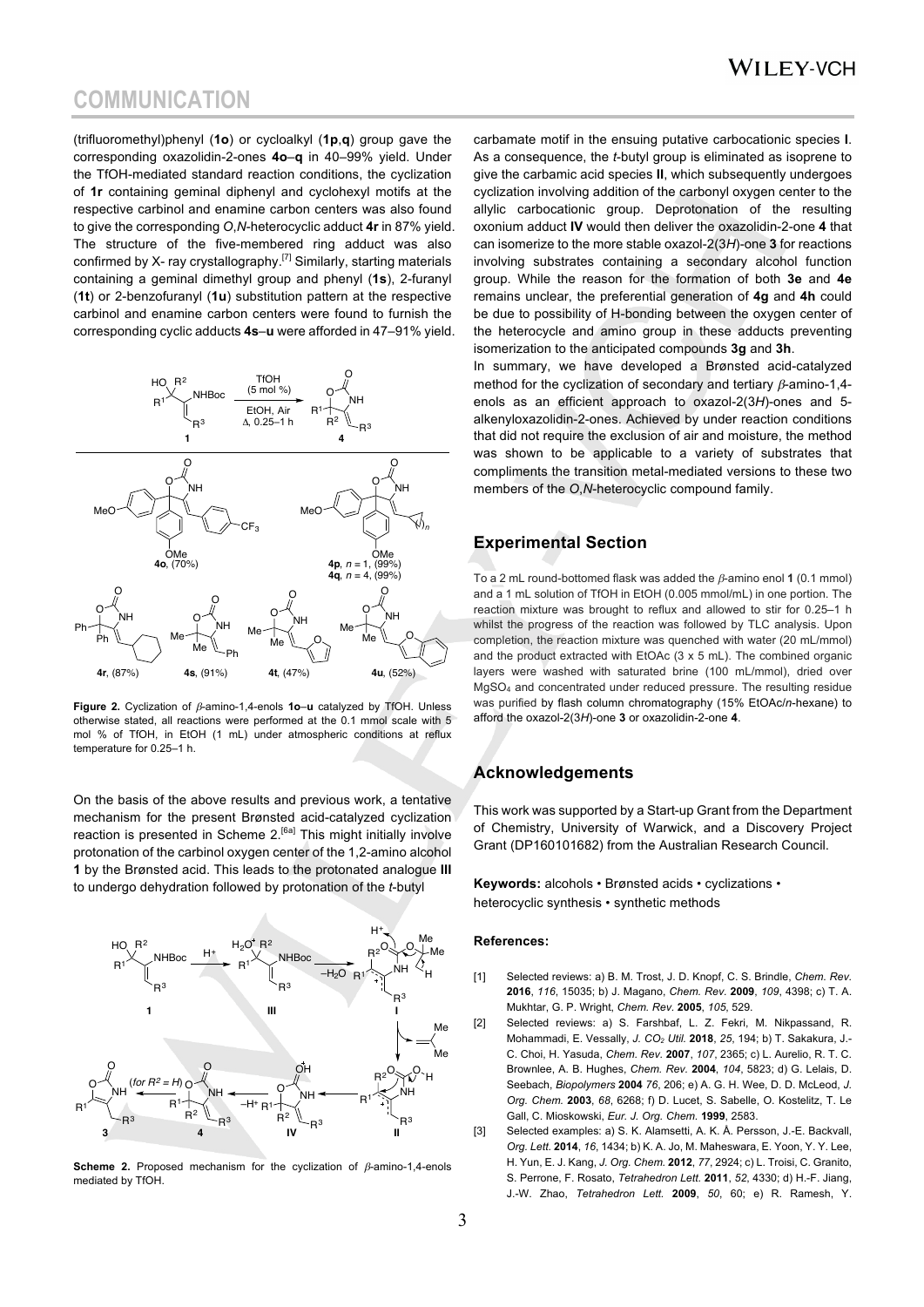### WILEY-VCH

## **COMMUNICATION**

Chandrasekaran, R. Megha, S. Chandrasekaran, *Tetrahedron* **2007**, *63*, 9153; f) H. Jian, J. Zhao, A. Wang, *Synthesis* **2008**, 763; g) S. Ritter, Y. Horino, J. Lex, H.-G. Schmalz, *Synlett* **2006**, 3309; h) A. Buzas, F. Gagosz, *Synlett* **2006**, 2727; i) Y. Gu, Q. Zhang, Z. Duan, J. Zhang, S. Zhang, Y. Deng, *J. Org. Chem.* **2005**, *70*, 7376; j) Q. Zhang, F. Shi, Y. Gu, J. Yang, Y. Deng, *Tetrahedron Lett*. **2005**, *46*, 5907; k) F. Li, C. Xia, *J. Catal.* **2004**, *227*, 542; l) B. Gabriele, R. Mancuso, G. Salerno, M. Costa, *J. Org. Chem.* **2003**, *68*, 601; m) C. S. Park, M. S. Kim, T. B. Sim, D. K. Pyun, C. H. Lee, D. Choi, W. K. Lee, J.-W. Chang, H.-J. Ha, *J. Org. Chem.* **2003**, *68*, 43; n) B. Gabriele, G. Salerno, D. Brindisi, M. Costa, G. P. Chiusoli, *Org. Lett.* **2000**, *2*, 625; o) C. Bruneau, P. H. Dixneuf, *J. Mol. Catal.* **1992**, *74*, 97.

- [4] a) B. J. Ayers, P. W. H. Chan, *Synlett* **2015**, 1305; b) Y. Zhu, L. Sun, P. Lu, Y. Wang, *ACS Catal.* **2014**, *4*, 1911.
- [5] Selected examples: a) J. Zhang, L. Zhu, K. Shen, H. Yang, X.-C. Hang, G. Jiang, *Chem. Sci.* **2019**, *10*, 1070; b) I. Kallweit, C. Schneider, *Org. Lett.* **2019**, *21*, 519; c) P. Tharra, B. Baire, *Org. Lett.* **2018**, *20*, 1118; d) J. Zhou, H. Xie, *Org. Biomol. Chem.* **2018**, *16*, 380; e) K. Nayani, R. Cinsani, A. Hussaini SD, P. S. Mainkar, S. Chandrasekhar, *Eur. J. Org. Chem.* **2017**, 5671; f) S. S. K. Boominathan, J.-J. Wang, *Adv. Synth. Catal.* **2017**, *359*, 1844; g) L. Catti, A. Pöthig, K. Tiefenbacher, *Adv. Synth. Catal.* **2017**, *359*, 1331; h) E. Álvarez, O. N. Faza, C. S. López, M. A. Fernández-Rodríguez, R. Sanz, *Chem. Eur. J.* **2015**, *21*, 12889; i) S. Dhiman, S. S. Ramasastry, *Org. Lett.* **2015**, *17*, 5116; j) Y-F. Qiu, F. Yang, Z.-H. Qiu, M.-J. Zhong, L.-J. Wang, Y.-Y. Ye, B. Song, Y.-M. Liang, *J. Org. Chem.* **2013**, *78*, 12018.
- [6] Examples by us: a) J. Jin, Y. Zhao, A. Gouranourimi, A. Ariafard, P. W. H. Chan, *J. Am. Chem. Soc.* **2018**, *140*, 5834; b) D. P. Day, S. A. Henry, Y. Zhao, J. Jin, G. J. Clarkson, P. W. H. Chan, *Aust. J. Chem.* **2018**, *71*, 673; c) X. Zhang, W. T. Teo, W. Rao, D. L. Ma, C. H. Leung, P. W. H. Chan, *Tetrahedron Lett.* **2014**, *55*, 3881; d) D. Susanti, L. L. R. Ng, P. W. H. Chan, *Adv. Synth. Catal.* **2014**, *356*, 353; e) C. Tejo, H. Q. Yeo, P. W. H. Chan, *Synlett* **2014**, 201; f) S. R. Mothe, P. Kothandaraman, S. J. L. Lauw, P. W. H. Chan, *J. Org. Chem.* **2012**, *77*, 6937; g) S. R. Mothe, P. Kothandaraman, W. Rao, P. W. H. Chan, *J. Org. Chem.* **2011**, *76*, 2521; h) X. Zhang, W. T. Teo, Sally, P. W. H. Chan, *J. Org. Chem.* **2010**, *75*, 6290; i) S. R. Mothe, P. W. H. Chan, *J. Org. Chem.* **2009**, *74*, 5887.
- [7] CCDC 1901829 (*N***-Ts–3b**) and CCDC 1901829 (**4r**) contain the supplementary crystallographic data for this paper. These data can be obtained free of charge from The Cambridge Crystallographic Data Centre via www.ccdc.cam.ac.uk/data\_request/cif.
- [8] See the Supporting Information for details.